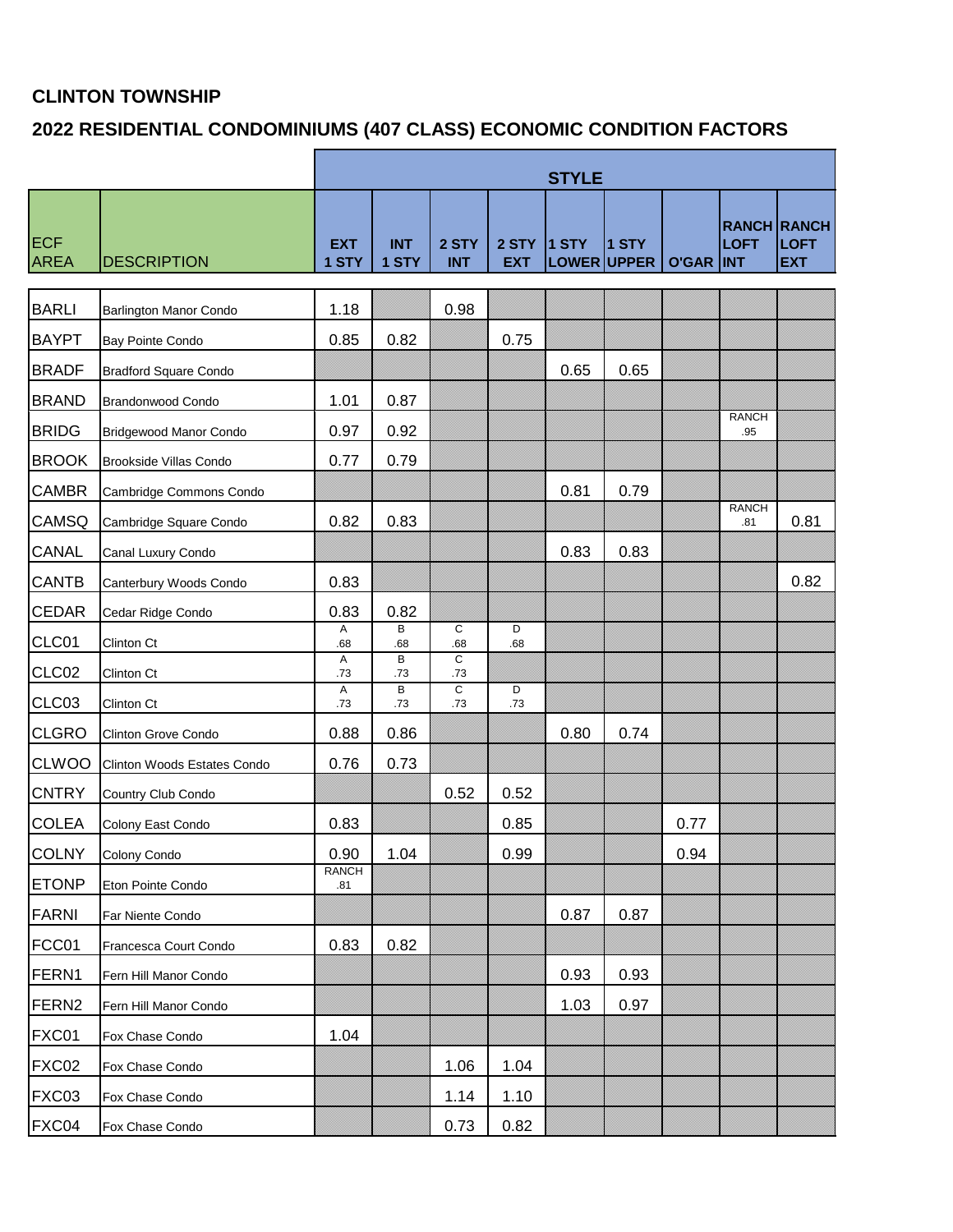| <b>ECF</b><br><b>AREA</b> | <b>DESCRIPTION</b>             | <b>EXT</b><br>1 STY | <b>INT</b><br>1 STY  | 2 STY<br><b>INT</b> | 2 STY<br><b>EXT</b> | $1$ STY<br>LOWER UPPER | 1 STY     | <b>O'GAR INT</b> | <b>LOFT</b>         | <b>RANCH RANCH</b><br><b>LOFT</b><br><b>EXT</b> |
|---------------------------|--------------------------------|---------------------|----------------------|---------------------|---------------------|------------------------|-----------|------------------|---------------------|-------------------------------------------------|
| <b>GARMA</b>              | Garfield Manor Condo           | 0.89                | 0.84                 |                     |                     |                        |           |                  |                     |                                                 |
| <b>GARWO</b>              | Garwood Estates Condo          | 0.72                |                      | COLONIAL<br>.77     |                     |                        |           |                  |                     | 0.74                                            |
| <b>GAZVI</b>              | Gazebo Village Condo           | 0.84                |                      | 0.82                | 0.85                | 0.81                   | 0.85      |                  |                     |                                                 |
| <b>GLNBR</b>              | Glenbrook Meadows Condo        | 0.85                | 0.77                 | 0.71                |                     |                        |           |                  |                     | 0.74                                            |
| <b>GLNWO</b>              | Glenwood Estates N & S Condo   | 0.63                | 0.59                 |                     |                     |                        |           |                  |                     |                                                 |
| <b>HARVI</b>              | Harvard Village Condo          |                     |                      |                     |                     | 0.77                   | 0.74      | 0.77             |                     |                                                 |
| <b>HIDBR</b>              | Hidden Brook Condo             | 0.85                | 0.87                 | 0.83                |                     |                        |           |                  |                     |                                                 |
| <b>HIDFA</b>              | Hidden Brook Farms Condo       | 0.83                | 0.83                 | 0.81                |                     |                        |           |                  |                     |                                                 |
| <b>HILLS</b>              | Hillside Condo                 | Α<br>1.26           | В<br>1.26            | C<br>1.26           | D<br>1.26           | Е<br>1.26              | F<br>1.26 |                  |                     |                                                 |
| <b>HILPK</b>              | Hillcrest on the Park Condo    | 0.67                | 0.62                 | <b>RANCH</b><br>.82 |                     |                        |           |                  | 0.65                | 0.65                                            |
| <b>HOLID</b>              | <b>Holiday Condo</b>           |                     |                      | 0.95                | 0.95                |                        |           |                  |                     |                                                 |
| <b>HPKII</b>              | Hillcrest on the Park II Condo | 0.74                | <b>RANCH</b><br>0.82 |                     |                     |                        |           |                  |                     | 0.74                                            |
| <b>HUNTR</b>              | Hunters Ridge Condo            | 0.70                | <b>RANCH</b><br>.74  |                     |                     |                        |           |                  |                     |                                                 |
| <b>IMPER</b>              | Imperial Manor Condo           | 0.85                | 0.85                 |                     | 0.92                |                        |           | 0.83             |                     |                                                 |
| <b>KINGF</b>              | Kings Forest Condo             | 0.89                | 0.90                 |                     |                     |                        |           |                  |                     |                                                 |
| <b>KINGP</b>              | Kingsbrooke Park Condo         | 0.85                | 0.85                 | 0.96                | 0.98                |                        |           |                  |                     |                                                 |
| <b>KNOCV</b>              | Knollwood Cove Condo           | 0.63                |                      |                     |                     |                        |           |                  |                     | 0.63                                            |
| KVG01                     | Knollwood Village Condo        | 0.70                |                      |                     |                     |                        |           |                  |                     |                                                 |
| KVG02                     | Knollwood Village Condo        |                     | 0.60                 |                     |                     |                        |           |                  |                     |                                                 |
| KVG03                     | Knollwood Village Condo        |                     |                      |                     |                     |                        |           |                  |                     | 0.81                                            |
| KVG04                     | Knollwood Village Condo        |                     |                      |                     |                     |                        |           |                  | 0.75                |                                                 |
| <b>LAURL</b>              | Laurel Street Condo            | 0.42                | 0.42                 |                     |                     |                        |           |                  |                     |                                                 |
| <b>MACVI</b>              | Macomb Village Condo           | 0.82                | 0.82                 |                     |                     |                        |           |                  |                     |                                                 |
| <b>MEABR</b>              | Meadow Bridge Condo            | 1.02                |                      |                     | 0.90                |                        |           | 0.83             |                     |                                                 |
| <b>MEADO</b>              | Meadowdale Condo               |                     |                      |                     |                     | 0.58                   | 0.57      |                  |                     |                                                 |
| <b>MISSV</b>              | Mission View Condo             | 0.75                | 0.86                 |                     |                     |                        |           |                  |                     |                                                 |
| <b>MORME</b>              | Moravian Meadows Condo         | 0.87                | 0.85                 |                     |                     |                        |           |                  |                     |                                                 |
| ∏<br>MORWD                | Moravian Woods Condo           | 0.84                | 0.82                 |                     |                     |                        |           |                  | <b>RANCH</b><br>.87 |                                                 |
| <b>NORMF</b>              | Normandy Forest Condo          | <b>RANCH</b><br>.75 | COLONIAL<br>.77      |                     |                     |                        |           |                  |                     |                                                 |
| <b>PARKR</b>              | Park Ridge Condos              | 0.77                | 0.78                 |                     |                     |                        |           |                  |                     |                                                 |
| <b>PARKW</b>              | Parkway Estates Condo          |                     |                      | 1.03                | 1.03                |                        |           |                  |                     |                                                 |
| PEBPT                     | Pebble Pointe Condo            | 0.84                | 0.85                 |                     |                     |                        |           |                  |                     |                                                 |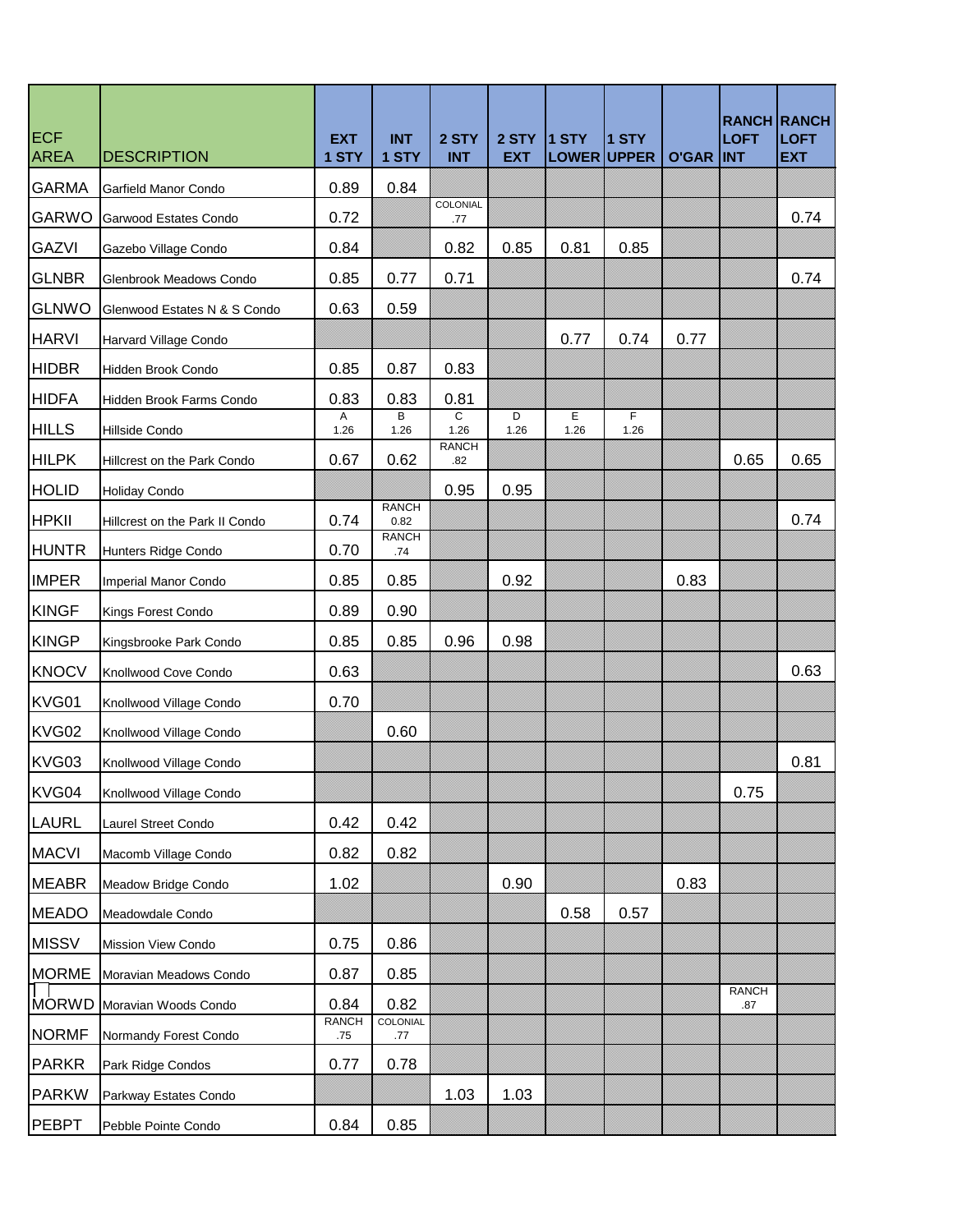| <b>ECF</b><br><b>AREA</b> | <b>DESCRIPTION</b>               | <b>EXT</b><br>1 STY | <b>INT</b><br>1 STY | 2 STY<br><b>INT</b> | 2 STY<br><b>EXT</b> | $1$ STY<br>LOWER UPPER | 1 STY | <b>O'GAR INT</b> | <b>LOFT</b> | <b>RANCH RANCH</b><br><b>LOFT</b><br><b>EXT</b> |
|---------------------------|----------------------------------|---------------------|---------------------|---------------------|---------------------|------------------------|-------|------------------|-------------|-------------------------------------------------|
| <b>PINEB</b>              | Pinebrook Condo                  | 0.88                | 0.92                | 0.91                | 0.91                |                        |       |                  |             |                                                 |
| QUA01                     | Quad Estates Condo               | 0.91                |                     |                     | 0.93                |                        |       | 0.91             |             |                                                 |
| RBC01                     | Riverbend Condo                  | 0.94                | 0.97                |                     |                     |                        |       |                  |             |                                                 |
| <b>ROGVL</b>              | Rose Garden Villas Condo         | 0.70                |                     |                     |                     |                        |       |                  |             |                                                 |
| ROM01                     | Roman Terrace Condo              | 0.92                | 0.92                |                     |                     |                        |       |                  |             |                                                 |
| ROS01                     | Rosewood Village Condo           | 0.67                | 0.67                |                     |                     |                        |       |                  | 0.67        | 0.67                                            |
| <b>ROSEM</b>              | Rose Meadows Condo               |                     |                     |                     |                     | 0.69                   | 0.66  |                  |             |                                                 |
| RWC01                     | Riverwood Condo                  | 0.72                | 0.73                |                     |                     |                        |       |                  |             |                                                 |
| SCH <sub>01</sub>         | <b>Schultz Estates Condo</b>     | 0.96                |                     |                     |                     |                        |       |                  |             |                                                 |
| SCH <sub>02</sub>         | <b>Schultz Estates Condo</b>     |                     |                     | 0.96                | 1.02                |                        |       |                  |             | 0.99                                            |
| SCH <sub>03</sub>         | <b>Schultz Estates Condo</b>     |                     |                     | 1.02                |                     |                        |       |                  |             | 1.03                                            |
| SCH04                     | Schultz Estates Condo            |                     |                     |                     |                     |                        |       | 0.96             |             |                                                 |
| SCH <sub>05</sub>         | Schultz Estates Condo            |                     |                     |                     |                     | 0.84                   | 0.79  |                  |             |                                                 |
| SCH <sub>06</sub>         | <b>Schultz Estates Condo</b>     |                     |                     |                     |                     |                        | 0.83  |                  |             |                                                 |
| SGC01                     | Stonegate Commons Condo          | 0.79                |                     |                     | 0.77                |                        |       | 0.75             |             |                                                 |
| <b>STCLR</b>              | St. Clair Villas Condo           |                     | 0.69                |                     |                     |                        |       |                  | 0.69        | 0.69                                            |
| STM01                     | Stillmeadow Condo                | 0.71                |                     |                     | 0.72                |                        |       | 0.74             |             |                                                 |
| <b>SUNBR</b>              | Sunnybrook Condo                 | 0.80                | 0.80                |                     |                     |                        | 0.73  | 0.74             |             |                                                 |
| <b>SUNNY</b>              | Sunnyview Condo                  | 0.71                |                     |                     |                     |                        |       |                  |             |                                                 |
| <b>TALLO</b>              | Tall Oaks Condo                  | 0.61                | 0.68                |                     |                     |                        |       |                  | 0.61        | 0.64                                            |
| TER01                     | Terraces at Cambridge Park Condo |                     |                     |                     |                     | 0.83                   | 0.94  |                  |             |                                                 |
| TPC01                     | <b>Torrey Pines Condo</b>        | 0.84                | 0.81                |                     |                     |                        |       |                  |             |                                                 |
| <b>TRILL</b>              | Trillium Woods Condo             | 0.63                | <b>RANCH</b><br>.60 |                     |                     |                        |       |                  |             | 0.59                                            |
| VALEY                     | Valley Ridge Condo               |                     |                     |                     |                     | 0.66                   | 0.72  |                  |             |                                                 |
| VDO01                     | Villa D'Oro Estates Condo        | 0.91                | 0.89                |                     |                     |                        |       |                  |             |                                                 |
| VGC01                     | Village Green of Clinton Condo   | 0.91                |                     | 1.00                |                     |                        |       |                  |             |                                                 |
| VGR01                     | Villa Grande Condo               | 0.87                |                     | 0.90                |                     |                        |       |                  |             |                                                 |
| VIG01                     | Villa Grande II Condo            | 0.81                |                     | 0.75                |                     |                        |       |                  |             |                                                 |
| WEL01                     | Wellington Heights Condo         | 0.66                |                     | 0.62                | 0.65                | 0.56                   | 0.62  |                  | 0.61        | 0.73                                            |
| WESTV                     | Westchester Village Condo        |                     |                     |                     |                     | 0.83                   | 0.76  | 0.81             |             |                                                 |
| <b>WEYBR</b>              | Weybridge Commons Condo          |                     |                     |                     | 0.74                |                        |       |                  |             |                                                 |
| WHI01                     | Whispering Oaks Condo            | 0.89                | 0.84                |                     |                     |                        |       |                  |             |                                                 |